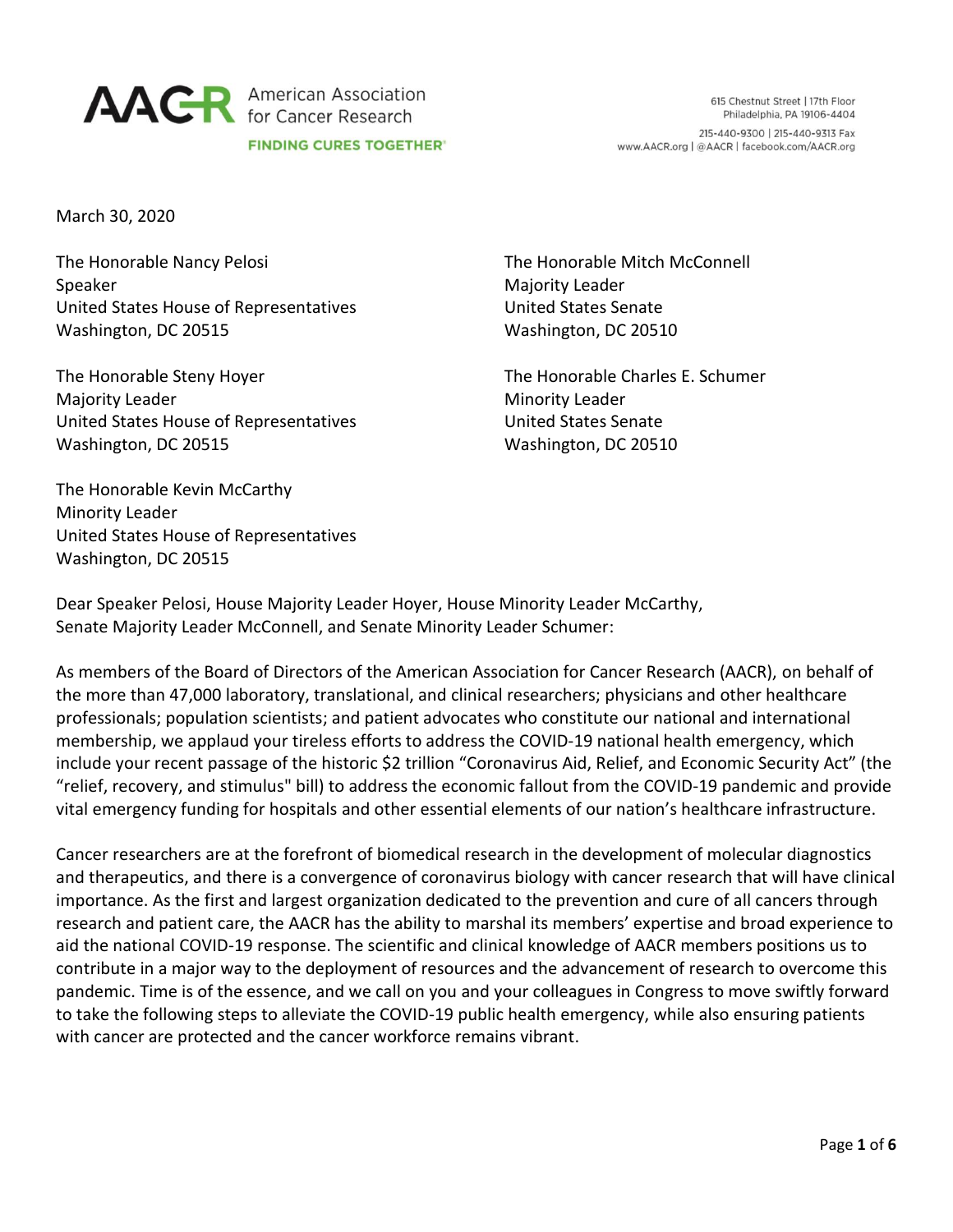# **A Global Call to Action to Conquer COVID-19**

**Urge President Trump to use his powers to immediately and fully implement the Defense Production Act (DPA) to direct industries to accelerate the manufacture of all the crucial medical equipment desperately needed to protect our frontline healthcare providers and to save the lives of those suffering from COVID-19.** It is absolutely critical that we equip our healthcare providers currently entrenched in a "medical war zone" with the personal protective equipment (PPE) that is necessary to keep them, their families, and others safe, such as surgical and N95 masks, gloves, gowns and face shields. In addition, we implore you to take steps that provide critically ill patients with access to advanced life support systems, such as ventilators and ECMO devices. To this end, we strongly support the Medical Supply Chain Emergency Act, which was introduced on Monday, March 23, 2020, by Senators Chris Murphy (D-Connecticut) and Brian Schatz (D-Hawaii), as it calls on President Trump to use his powers to fully implement the DPA and produce 500 million masks as well as 200,000 ventilators and other desperately needed supplies including nasal swabs.

**Implement widespread testing of symptomatic individuals immediately, as well as asymptomatic individuals who have been exposed to infection or those in high-risk patient groups such as patients with cancer.** Testing and tracking the novel coronavirus are vital measures to understanding the spread of COVID-19 in our communities, which will allow us to better isolate identified cases and contain the infection clusters that are present. Overly restrictive testing criteria, such as testing only those who had contact with an already infected individual or traveled to a specific foreign country, will not allow us to adequately assess and combat this rapidly advancing health crisis. Our healthcare providers should be able to access testing because they are on the front lines combatting this pandemic and are at increased risk of contracting and spreading this virus. It is also crucial to recognize that cancer treatment leaves many patients with compromised immune systems, placing them at increased risk for a severe, life-threatening case of COVID-19. Therefore, patients with cancer should be tested for COVID-19 whenever their oncologists or other healthcare providers deem it appropriate. Testing alone is not sufficient; a deidentified, national central database should be established immediately to track novel coronavirus positive cases and those who are antibody positive, i.e., who have been exposed to the virus and developed immunity.

**Continue a nationwide social distancing policy for as long as necessary to reduce COVID-19 disease incidence and overall death toll, effectively protecting our frontline healthcare providers.** Pulling back or even pausing our social distancing efforts prematurely would likely result in tens of thousands of additional cases and overwhelm our healthcare system. It is imperative that current social distancing policies be extended as required to end this national emergency.

**Uphold the rigorous, science-based approach of the U.S. Food and Drug Administration (FDA) in its approval of all COVID-19 therapies.** It is essential that the administration protect the agency's high standards of safety and efficacy when approving COVID-19 therapies. We appreciate the rapid issue of guidance to industry, "Coronavirus (COVID-19) Update: FDA Issues Guidance for Conducting Clinical Trials," which prioritizes the safety of patients enrolled in clinical trials and provides insight into how to move forward with clinical trials already underway. The agency should continue to be open to well-designed, collaborative, innovative clinical trial strategies that will expedite the prevention, detection, and treatment of COVID-19.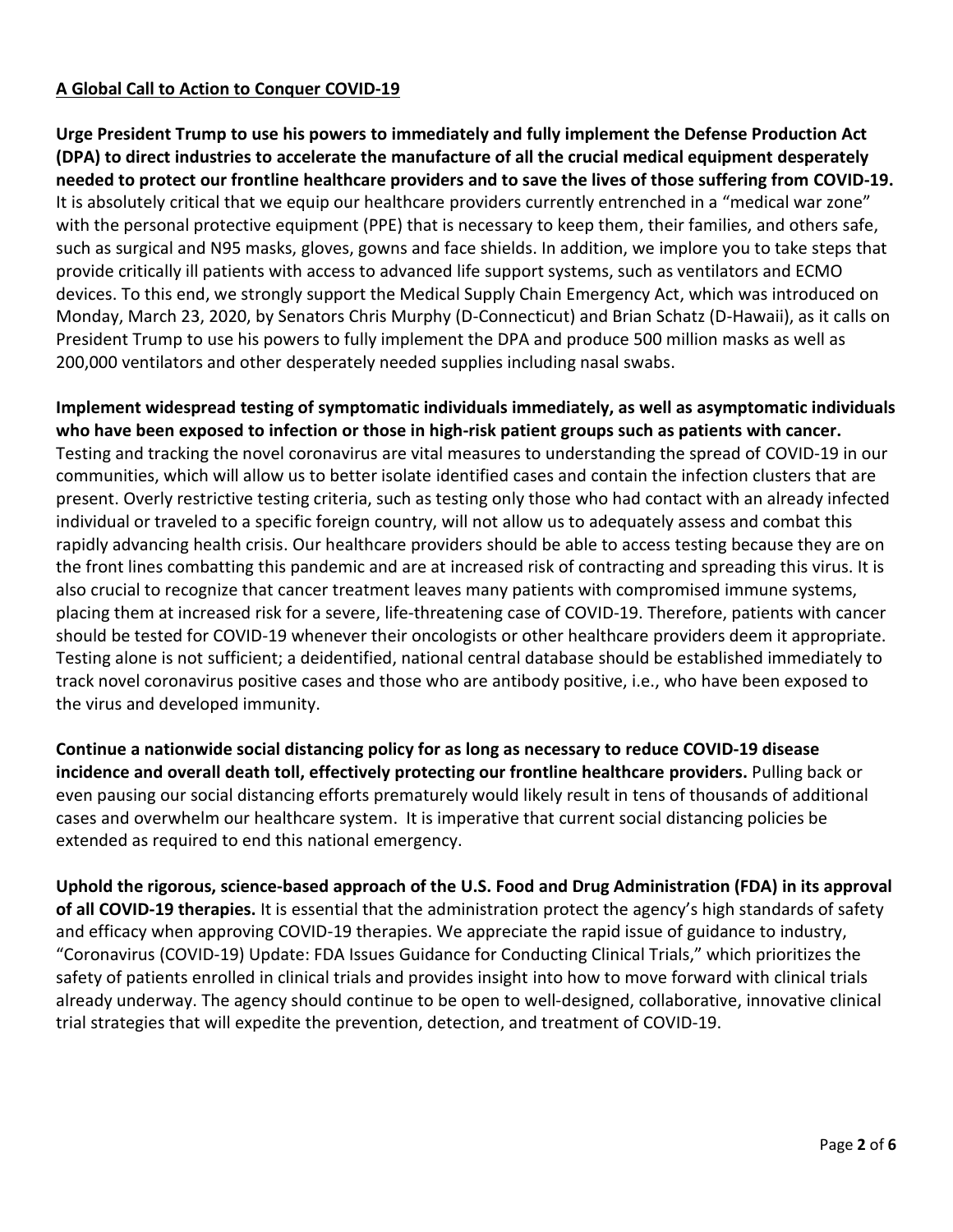**Encourage the use of the FDA's expanded access program, sometimes referred to as "compassionate use," as the primary pathway for patients to access investigational medical products and urge the agency to immediately deploy a COVID-19 focused version of Project Facilitate**. Project Facilitate is an innovative, common sense, single point of contact program that helps healthcare providers navigate expanded access for oncology therapeutics administered by the FDA Oncology Center of Excellence. Importantly, expanded access allows us to learn from the experience of every patient treated with investigational drugs, knowledge that will be vital for the conquest of COVID-19.

**Provide the telehealth digital infrastructure and technology needed to ensure continuity of care for patients with cancer.** During the COVID-19 pandemic, telehealth technology will be especially valuable to enable vulnerable patients to receive some of their care at home and avoid exposure to the novel coronavirus when visiting the clinic. The survival of patients with cancer depends on the continuity of access to care. Although patients with cancer are immune-compromised and at high risk of severe COVID-19 disease, their cancer treatment cannot be interrupted indefinitely without dire health consequences. The expansion of telehealth programs will help patients with cancer by facilitating regular communication with providers and enabling access to timely information about their care. As telehealth is implemented more broadly, we urge you to incorporate patient privacy safeguards into any associated policies.

**Leverage the brain trust of cancer researchers and oncology healthcare providers who are contributing to our national capacity to address COVID-19.** Cancer researchers are serving the global and national interest by lending their scientific and clinical expertise to address the COVID-19 pandemic. AACR members have the ability to drastically impact current efforts in diagnostic and treatment strategies. They are already working to address coronavirus testing shortages by repurposing their laboratory space to make COVID-19 testing kits and are collecting and analyzing data on patients with cancer and COVID-19 through initiatives such as the COVID-19 and Cancer Consortium (CCC19).

Cancer researchers are able to leverage their laboratory expertise and capacity in numerous ways including to: aid in drug screening, development, and repurposing; develop antibody tests; investigate the efficacy of convalescent serum from recovered COVID-19 infected persons as treatment; and conduct vaccine research for COVID-19. Clinical cancer researchers are also well positioned to help manage aspects of care for COVID-19 patients. Through the study and use of new immunotherapies, including CAR T-cell therapies, cancer researchers have gained experience using immune-modulating therapies and managing severe immunemediated side effects also seen in COVID-19. Serious consideration should be given to engaging cancer researchers from various disciplines, oncology healthcare providers, and laboratory professionals in a call to action to study, detect, and defeat COVID-19. The AACR is prepared to survey its constituents to identify volunteers who are willing to help conduct COVID-19 testing during this time when research laboratories are not functioning.

# **Impact of COVID-19 on Cancer and Medical Research**

**Continue your exceptional support and steadfast commitment to cancer and medical research.** During the past five years, you have prioritized funding for the National Institutes of Health (NIH) to the point that the agency's budget has increased by \$11.6 billion or 39 percent. The COVID-19 pandemic highlights the importance and value of the NIH portfolio, and emphasizes that this generous support must be sustained,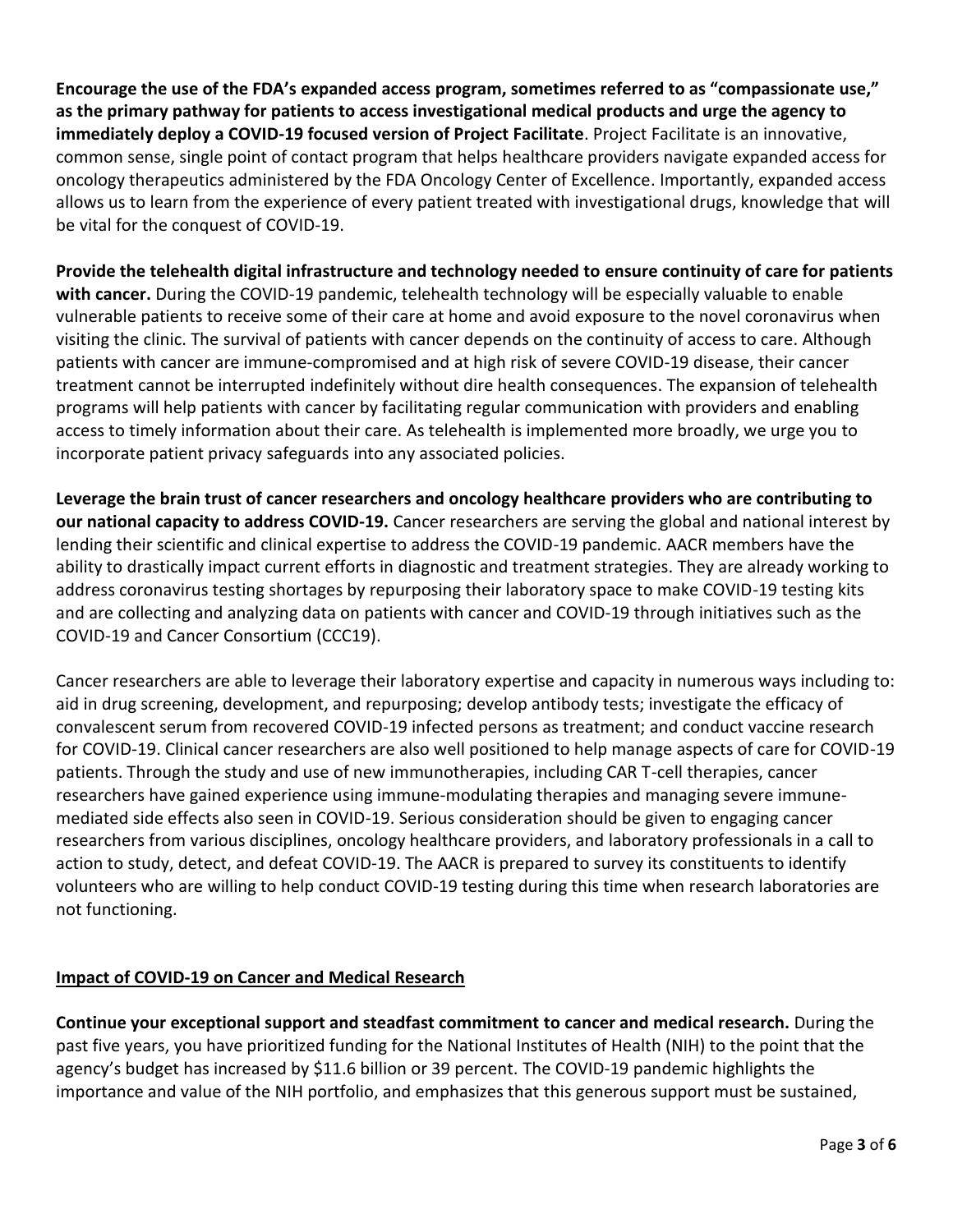even more so during this period when our nation is facing a national health emergency. The support you have shown for cancer and medical research has contributed to a substantial reduction in cancer incidence and mortality. The age-adjusted U.S. cancer death rate declined by 29 percent from 1991 to 2017, a reduction that translates into 2.9 million cancer deaths avoided. Therefore, during the fiscal year 2021 appropriations process, we will be calling on you to help make sure this scientific progress continues.

The future of cancer and medical research depends on ensuring career continuity for researchers despite the adverse influences of COVID-19. Diminished research time and output due to the COVID-19 crisis will unduly harm less-established investigators when they apply for grants. This professional uncertainty is compounded by financial insecurity, as many early-career scientists struggle with considerable student loan debt. We appreciate the support you have shown in the passage of the relief, recovery, and stimulus bill to help Americans who are struggling to repay their student loans. We ask that you consider additional measures that will encourage these vulnerable scientists to persist in their research careers, such as directing the NIH to extend the duration of grants to accommodate research disruptions caused by COVID-19 and modifying eligibility windows for special career stage designations (e.g., postdoc and early-stage investigator).

**Sustain scientific innovation and progress for the benefit of patients and cancer survivors.** We have serious concerns about the toll that economic stress resulting from the COVID-19 public health challenge is taking on scientific innovation. Assurances from NIH Deputy Director for Extramural Research Michael Lauer and National Cancer Institute (NCI) Director Ned Sharpless that NIH and NCI peer review and grants administration will continue as previously scheduled are encouraging. However, while a focus must be maintained on conquering COVID-19, a prolonged halting of our national cancer research efforts will slow the recent rate of progress in providing patients with new therapies for cancer. Unfortunately, the current COVID-19 crisis is resulting in cancer clinical trials grinding to a halt, and healthcare and PPE shortages have a deleterious effect on all areas of cancer research and patient care. When this global pandemic is behind us, Congress must provide the necessary resources to maximize the potential for future advances in cancer and medical research and treatment.

Promoting innovation through the dissemination of new cancer research findings among scientists and other stakeholders is at the core of the AACR mission, and rapid communication of the latest developments in science and medicine is now more important than ever. Therefore, effective immediately, the AACR is making any journal article containing information directly relevant to advancing our understanding of COVID-19 open access and available online. Further, we are already hard at work conducting web-based conferences, and we will organize sessions at our scientific meetings that address the biologic and clinical intersection of COVID-19 and cancer.

In conclusion, your leadership and support over the past several decades have ensured the development of a highly effective National Cancer Program that can now apply its unique and substantive knowledge and skills to help society defeat this virulent pathogen. We recognize the need to take action immediately to vanquish this virus that threatens the lives of millions of Americans, ravages our economy, and derails scientific progress. Otherwise, our healthcare system will fail and our most vulnerable patients, including those with cancer, will disproportionately suffer. The AACR and its members stand ready to work with you and other members of Congress to achieve the vital recommendations set forth herein. Thank you in advance for your consideration.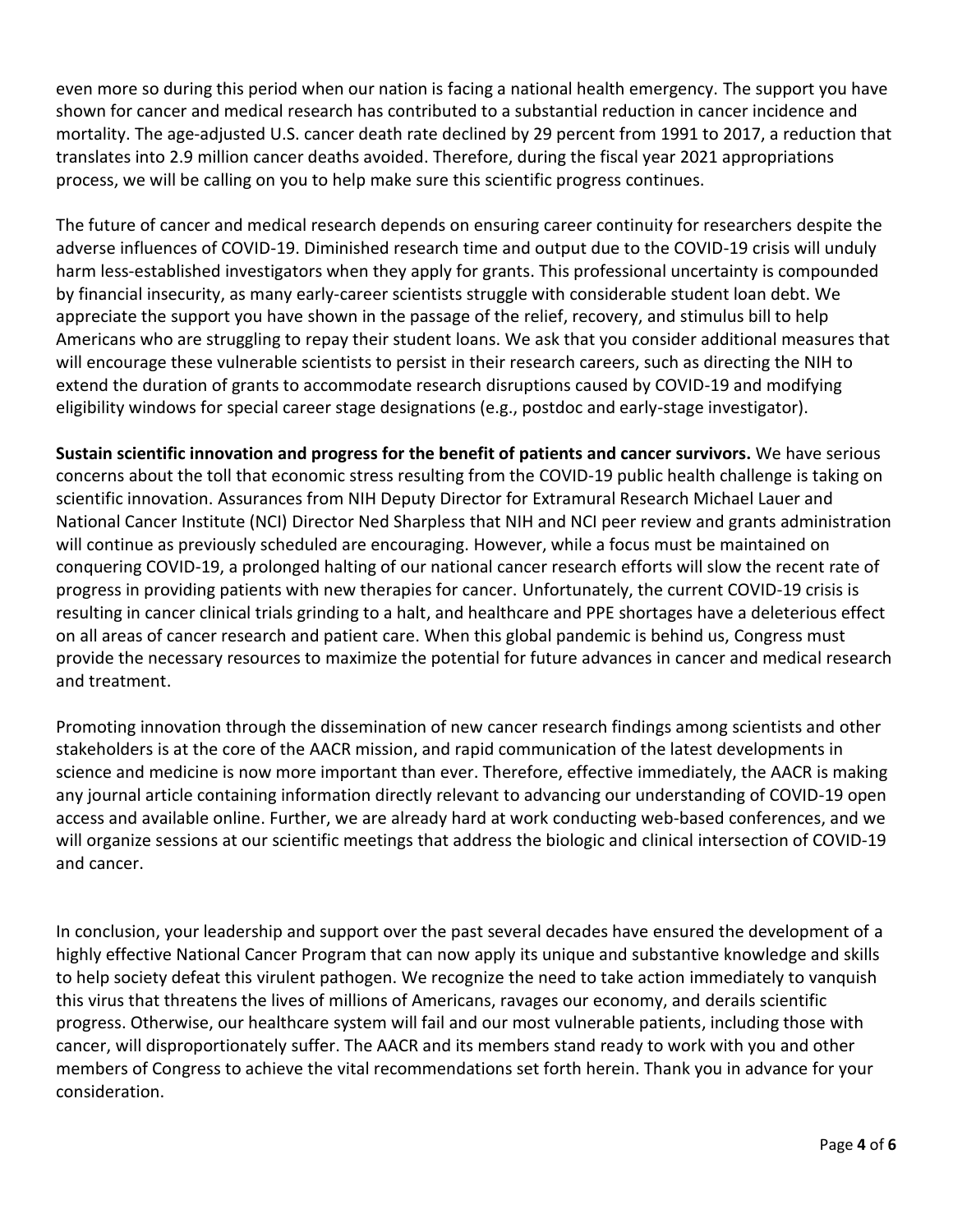Sincerely,

## **Members of the AACR Board of Directors**

#### **Officers:**

Elaine R. Mardis, PhD, FAACR AACR President, 2019-2020 Nationwide Children's Hospital Columbus, OH

Antoni Ribas, MD, PhD AACR President-Elect, 2019-2020 UCLA Medical Center Los Angeles, CA

William N. Hait, MD, PhD, FAACR AACR Treasurer, 2010-2022 Johnson & Johnson External Innovation New Brunswick, NJ

Elizabeth M. Jaffee, MD, FAACR AACR Past President, 2019-2020 Sidney Kimmel Comprehensive Cancer Center at Johns Hopkins Baltimore, MD

Margaret Foti, PhD, MD (hc) Chief Executive Officer American Association for Cancer Research Philadelphia, PA

### **Directors:**

Cory Abate-Shen, PhD Columbia University Irving Comprehensive Cancer Center New York, NY

Adriana Albini, PhD Fondazione MultiMedica Onlus IRCCS MultiMedica SpA Milan, Italy

René Bernards, PhD, FAACR The Netherlands Cancer Institute Amsterdam, The Netherlands

Marcia R. Cruz-Correa, MD, PhD University of Puerto Rico Comprehensive Cancer Center San Juan, Puerto Rico

Keith T. Flaherty, MD Massachusetts General Hospital Cancer Center Boston, MA

Philip D. Greenberg, MD, FAACR Fred Hutchinson Cancer Research Center and University of Washington Seattle, WA

Carl H. June, MD, FAACR University of Pennsylvania Perelman School of Medicine Philadelphia, PA

Karen E. Knudsen, PhD Sidney Kimmel Cancer Center at Jefferson Philadelphia, PA

Edison T. Liu, MD The Jackson Laboratory Bar Harbor, ME

Gordon B. Mills, MD, PhD Knight Cancer Institute, Oregon Health & Science University Portland, OR

Martine J. Piccart, MD, PhD, FAACR Institut Jules Bordet Brussels, Belgium